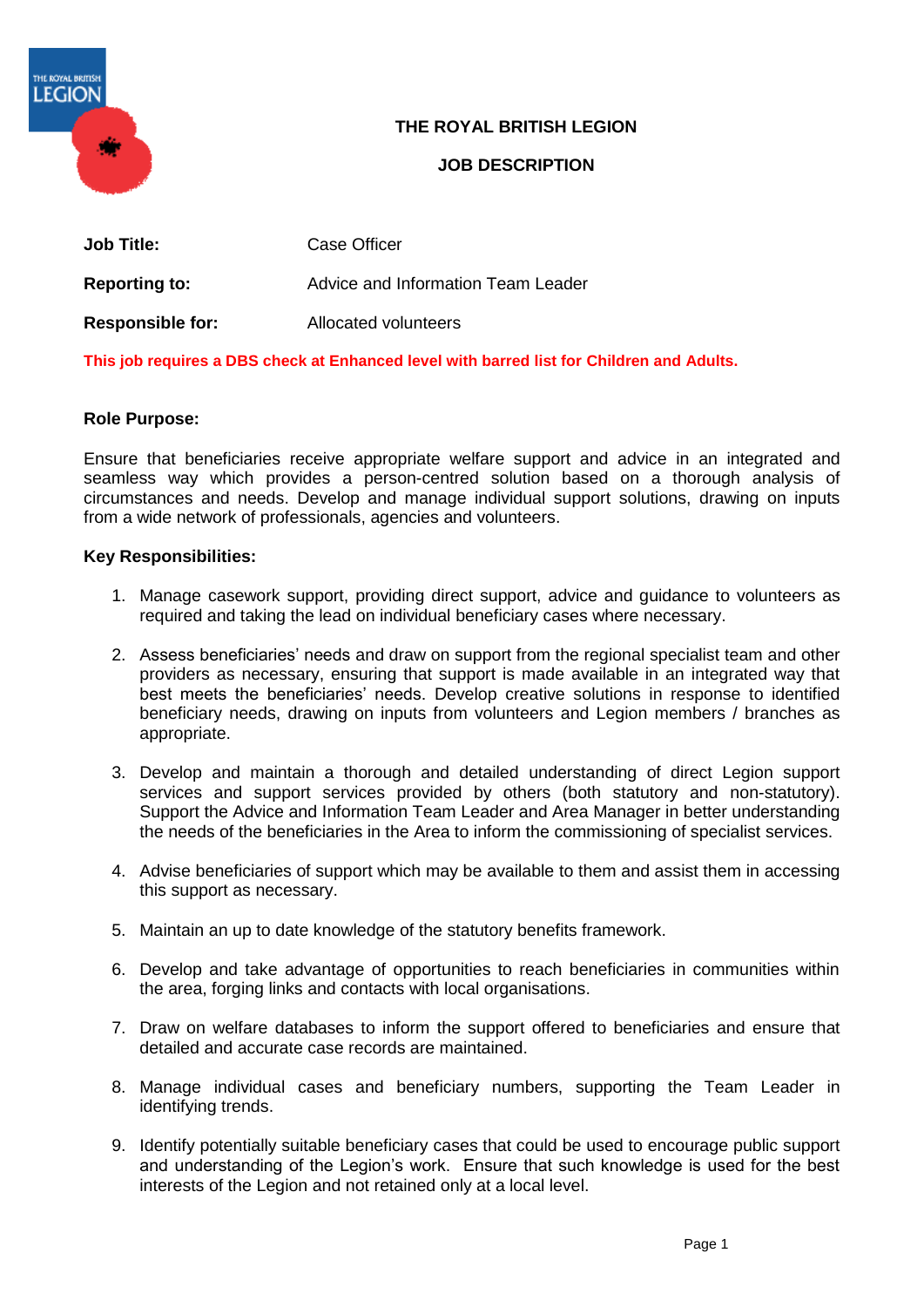- 10. Work in close collaboration with other providers of welfare support services within the local area, developing an understanding of each other's services to facilitate appropriate referrals and support etc.
- 11. Authorise the payment of crisis grants to beneficiaries in urgent need of support within levels of delegated authority.
- 12. Support beneficiaries in their contact with statutory authorities and other providers, advocating on their behalf where required and appropriate.
- 13. Allocate individual cases to volunteers and supervise their activities and workload. Support and participate in the recruitment and training of volunteers as required, leading training initiatives when necessary.
- 14. Support Legion fundraising and remembrance activities in the area, particularly during the Poppy Appeal. As a member of the area team, support the achievement of local appeal targets and maintain an understanding of the importance of fundraising income to the Legion's continued ability to support its beneficiaries.
- 15. Develop effective working relationships with other Legion services within the area in question (care homes, break centres etc.).
- 16. Be prepared to engage with local members, county officers, local civic officials, local armed forces communities and others as appropriate to support understanding and achievement of the Legion's local services and plans. Work in conjunction with Legion branch welfare volunteers (where in place) to develop a joined-up approach to beneficiary support.
- 17. As a member of the local and area team, undertake any other duties as may be required from time to time within the scope, spirit and purpose of the role. Participate in and support team initiatives and team development.

This job description reflects the current scope of duties and responsibilities of the role. The post holder may be asked, and is expected, to undertake any other duties commensurate to the grade of the post. As duties and responsibilities change and develop, this job description will be reviewed and may be subject to amendment.

#### **GENERAL**

- To work in accordance with The Royal British Legion's shared values of **Service; Collaboration; Passion; Excellence; Valuing our people** which underpins the fundamental beliefs and qualities of who we are and what we do.
- To implement the Equal Opportunities Policy into your daily activities.
- To be responsible for your own health and safety and that of your colleagues, in accordance with the Health & Safety at Work Act (1974) and relevant EC Directives, including reporting any health and safety hazard immediately you become aware of it.
- To work in accordance with the General Data Protection Regulations and Data Protection Act 2018; to ensure the correct reporting of data breaches, any changes to the processing of personal data which require a Privacy Impact Assessment and any requests under the Individual Rights provisions are reported to the Legion Data Protection Officer.
- It is clear that due to the nature of the role, the postholder will have access to material which is confidential. It is a condition of their contract of employment that they ensure that no confidential material is leaked from the department to unauthorised members of staff.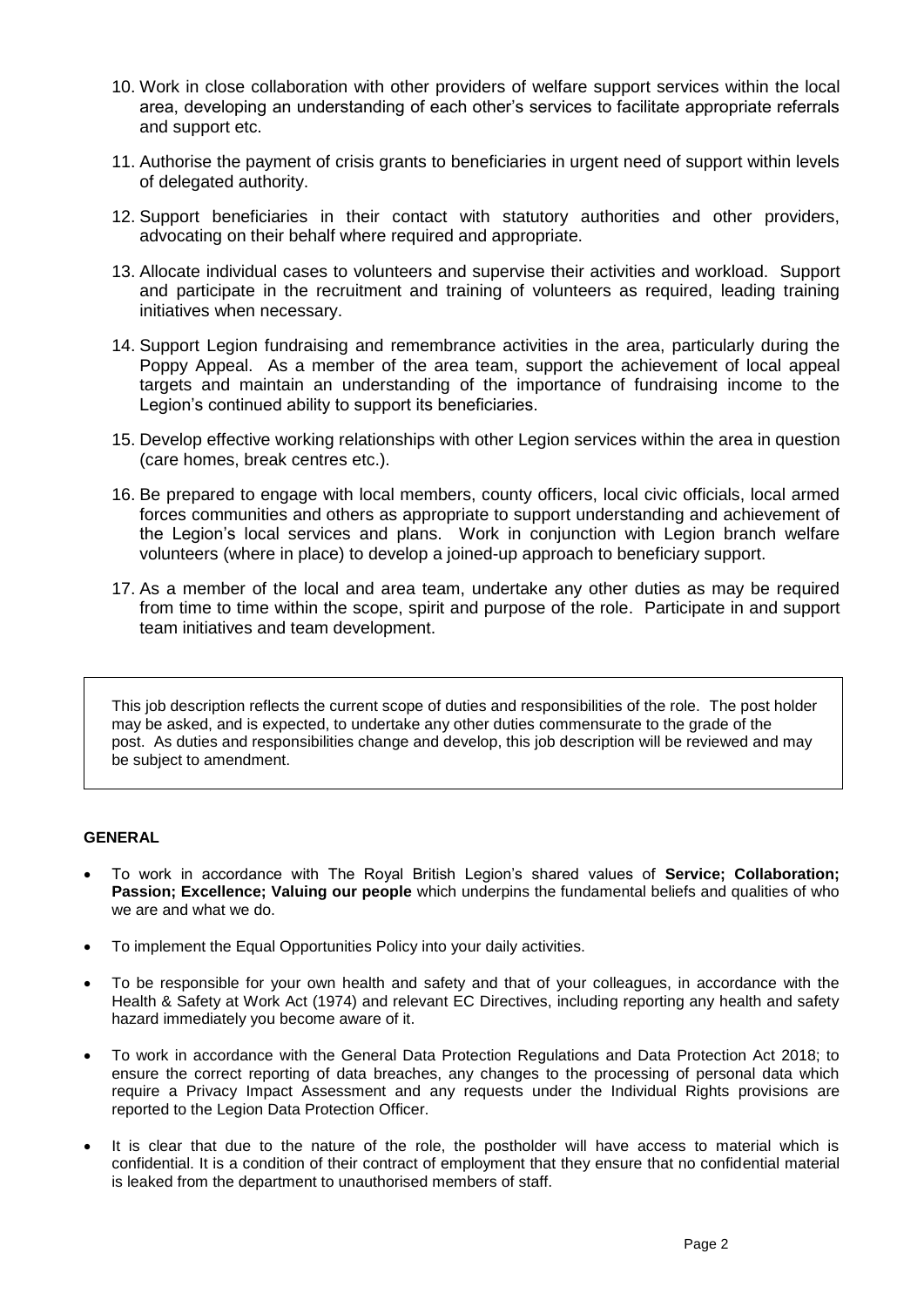• Royal British Legion is an equal opportunities employer and positively encourages applications from suitably qualified and eligible candidates regardless of sex, race, disability, age, sexual orientation, gender reassignment, religion or belief, marital status, or pregnancy and maternity. Any hire is to work in accordance with the Equality Act (2010).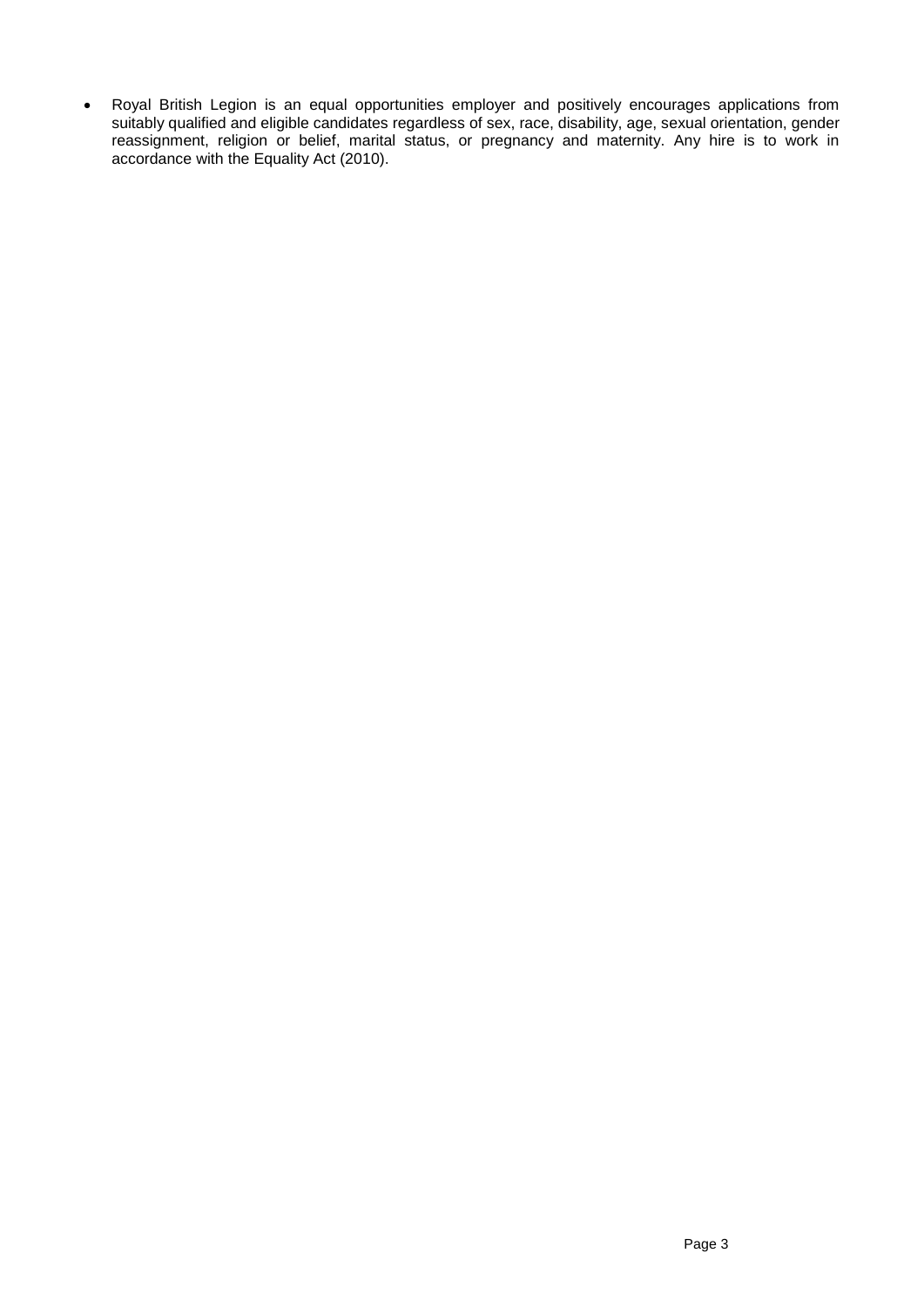# **PERSON SPECIFICATION**

| <b>CRITERIA</b>                                                                         | <b>ESSENTIAL/</b><br><b>DESIRABLE</b> | <b>HOW TO BE</b><br><b>MEASURED</b>    |  |  |
|-----------------------------------------------------------------------------------------|---------------------------------------|----------------------------------------|--|--|
| <b>QUALIFICATIONS</b>                                                                   |                                       |                                        |  |  |
| <b>Current Driving License</b>                                                          | E                                     | Application/Verification<br>of license |  |  |
| Good level of general education – GCSE or equivalent                                    | E                                     | Application                            |  |  |
| <b>KNOWLEDGE &amp; EXPERIENCE</b>                                                       |                                       |                                        |  |  |
| Demonstrable general health, social care employment and<br>housing casework experience  | E                                     | Application/Interview                  |  |  |
| Experience of working in a customer focused environment                                 | E                                     | Application/Interview                  |  |  |
| Understanding of UK benefits system and statutory support                               | E                                     | Application/Interview                  |  |  |
| Experience of working across multiple agencies                                          | E                                     | Application/Interview                  |  |  |
| Knowledge of the UK Armed Forces community                                              | D                                     | Application/Interview                  |  |  |
| Experience of working with a charity                                                    | D                                     | Application/Interview                  |  |  |
| Experience<br>advocating<br>behalf<br>of<br>clients<br>0f<br>on<br>and<br>beneficiaries | E                                     | Application/Interview                  |  |  |

| <b>SHARED VALUES AND BEHAVIOURS</b>                                                                                                                                                                 |   |           |  |  |
|-----------------------------------------------------------------------------------------------------------------------------------------------------------------------------------------------------|---|-----------|--|--|
| <b>Service</b>                                                                                                                                                                                      |   |           |  |  |
| We support and serve. We are compassionate. We provide<br>great customer care to all the people who come into contact<br>with us. We are accountable and act with integrity.                        | E | Interview |  |  |
| <b>Collaboration</b>                                                                                                                                                                                |   |           |  |  |
| We value working together and with partners to achieve<br>shared goals. Through strong communication and support,<br>we build trust with each other and treat everyone with<br>respect and honesty. | E | Interview |  |  |
| <b>Passion</b>                                                                                                                                                                                      |   |           |  |  |
| We are passionate about our role and contribution. With a<br>positive outlook we are resilient and committed to our work.                                                                           | E | Interview |  |  |
| <b>Excellence</b>                                                                                                                                                                                   |   |           |  |  |
| We strive to be the best we can. We are effective and<br>efficient. We are bold. We are open to new ideas and<br>approaches, challenge each constructively and are willing to<br>learn.             | Е | Interview |  |  |
|                                                                                                                                                                                                     |   |           |  |  |